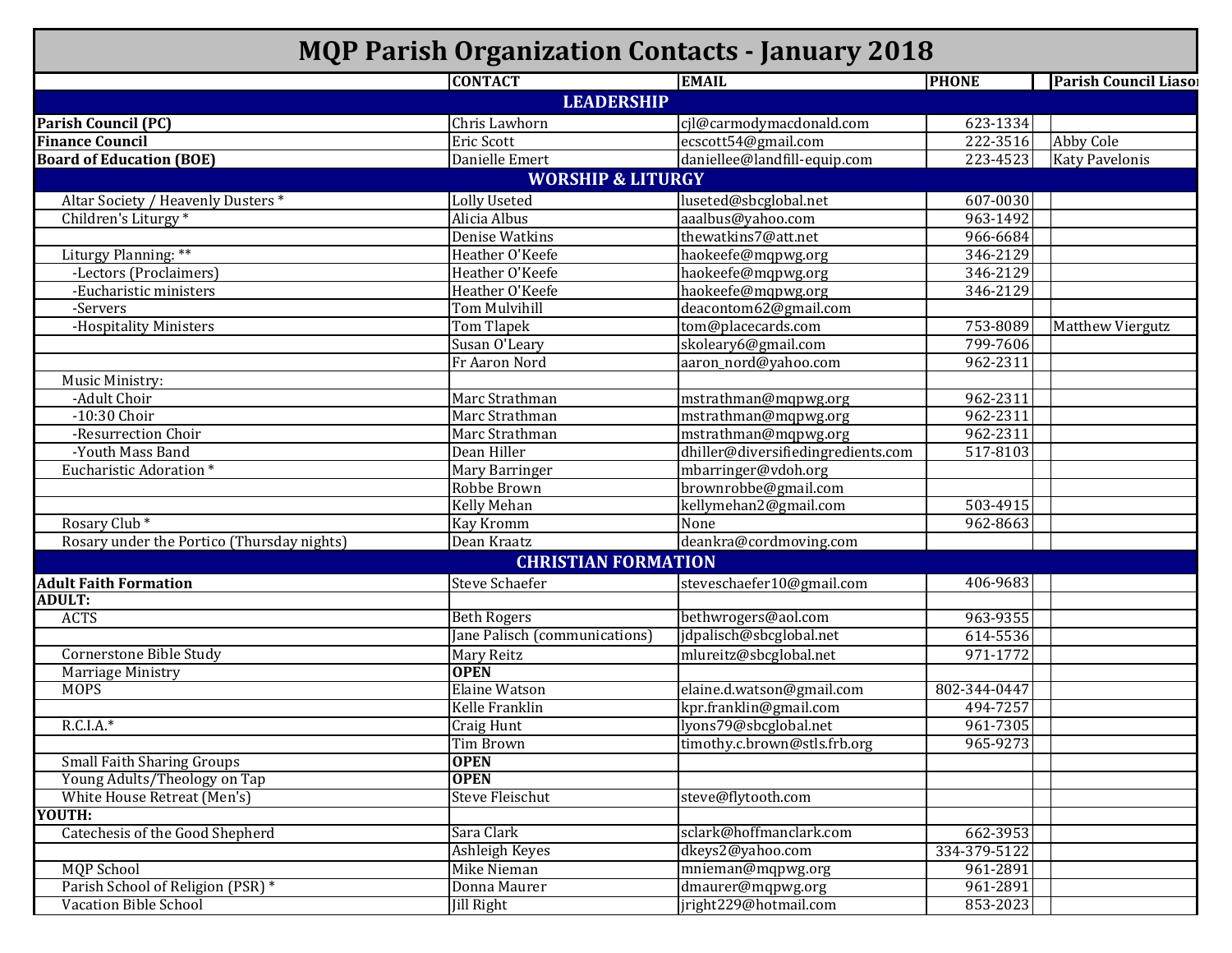| <b>MQP Parish Organization Contacts - January 2018</b> |                                                           |                                   |              |                         |  |  |
|--------------------------------------------------------|-----------------------------------------------------------|-----------------------------------|--------------|-------------------------|--|--|
|                                                        | <b>CONTACT</b>                                            | <b>EMAIL</b>                      | <b>PHONE</b> | Parish Council Liasor   |  |  |
|                                                        | <b>CHRISTIAN FELLOWSHIP</b>                               |                                   |              |                         |  |  |
| $50+$ Club                                             | Mary Ann Zimmerman                                        | mazimmerman@mqpwg.org             | 962-7682     |                         |  |  |
| <b>Hospitality Sunday</b>                              | Amy Stephens                                              | astephens563@gmail.com            | 821-4318     |                         |  |  |
| Mens Club <sup>**</sup>                                | Ethan Silverman                                           | esilver47@gmail.com               | 571-723-5911 | <b>Steve Clark</b>      |  |  |
|                                                        | Brian Davidson (communications) bjd981@gmail.com          |                                   | 387-7678     |                         |  |  |
| Womens League **                                       | Patty Gibson                                              | pagibson@sbcglobal.net            | 962-9377     | Mary Grassi             |  |  |
|                                                        | Donna Schnieders (communication dschnieders@earthlink.net |                                   | 363-6959     |                         |  |  |
| Youth Ministry / EDGE **                               | Andrew Shipp                                              | youthministry@mqpwg.org, aschipp( | 962-2311     |                         |  |  |
| <b>Young Families</b>                                  | Jennifer Hulsen                                           | jenniferhulsen@yahoo.com          | 603-7953     |                         |  |  |
|                                                        | Molly Kelly (communications)                              | mollyekelly@hotmail.com           | 920-6246     |                         |  |  |
|                                                        |                                                           | mqpyoungfamilies@mqpwg.org        |              |                         |  |  |
|                                                        | <b>CHRISTIAN SERVICE</b>                                  |                                   |              |                         |  |  |
| Athletic Association **                                | Ryan Moore                                                | ryandmoore1@gmail.com             | 753-0635     | TJ Siebenman            |  |  |
| Bereavement Committee*                                 | Mary Ann Zimmerman                                        | mazimmerman@mqpwg.org             | 210-2859     |                         |  |  |
| Bethesda Nursing Home*                                 | Mary Ann Zimmerman-interim                                | mazimmerman@mqpwg.org             | 962-7682     |                         |  |  |
| Boy Scouts <sup>*</sup>                                | Joe DeMaro                                                | demaromba@sbcglobal.net           | 966-5395     |                         |  |  |
|                                                        | David Zevan                                               | david@zevandavidson.com           | 504-6873     |                         |  |  |
| <b>Bridge Bread</b>                                    | Lisa Schulte                                              | lisajohnschulte@gmail.com         | 397-1618     |                         |  |  |
| Compassion In Action *                                 | <b>Barb Schlanger</b>                                     | bschlanger@mqpwg.org              | 962-2311     |                         |  |  |
| Cub Scouts <sup>*</sup>                                | Rob Moore                                                 | robertcreightonmoore@yahoo.com    | 952-6484     |                         |  |  |
| Girl Scouts & Brownies*                                | <b>Suzanne Moore</b>                                      | suzjgau@yahoo.com                 | 952-3565     |                         |  |  |
| Give a Meal a Month *                                  | Tammy Kraatz                                              | dtwkraatz@sbcglobal.net           | 965-4009     |                         |  |  |
| Homebound Ministry*                                    | Mary Ann Zimmerman                                        | mazimmerman@mqpwg.org             | 822-2045     |                         |  |  |
| Home & School Board (H&S) **                           | Katie Wedding                                             | katiewedding@yahoo.com            | 971-8001     | Jennifer Grimmer        |  |  |
| <b>Marketing Committee</b>                             | Danielle Emert                                            | daniellee@landfill-equip.com      | 223-4523     | part of BOE             |  |  |
| <b>Meals for Moms</b>                                  | Aimee Billingsley                                         | ALBillingsley@gmail.com           | 324-8644     |                         |  |  |
| MQP Quilters *                                         | <b>OPEN</b>                                               |                                   |              |                         |  |  |
| Parish Blood Drive*                                    | <b>Trish Goldberg</b>                                     | trishroth@aol.com                 | 540-3305     |                         |  |  |
| Parish Help Program *                                  | <b>OPEN</b>                                               |                                   |              |                         |  |  |
| Peregrine Society*                                     | Ann O'Malley                                              | atomom419@gmail.com               | 962-9772     |                         |  |  |
| <b>Prayer Ministry List</b>                            | Mary Ann Zimmerman                                        | mazimmerman@mqpwg.org             | 962-7682     |                         |  |  |
| <b>Respect Life Apostolate</b>                         | <b>OPEN</b>                                               |                                   |              |                         |  |  |
| Serra Club*                                            | Elmer Borgmeyer                                           | eborgmeyer@swbell.net             | 962-4989     |                         |  |  |
|                                                        | Anita Mulligan                                            | anita_mulligan@hotmail.com        | 822-4679     |                         |  |  |
| St. Patrick's Feed the Hungry *                        | Linda Burns                                               | Llburns1960@gmail.com             | 495-7373     |                         |  |  |
|                                                        | Jorie O'Malley                                            | steveandjorie@sbcglobal.net       | 348-1891     |                         |  |  |
| St. Vincent de Paul Servers                            | Jorie O'Malley                                            | steveandjorie@sbcglobal.net       | 348-1891     |                         |  |  |
|                                                        | Barb Eichner                                              | beichner@swbell.net               | 963-1093     |                         |  |  |
| St. Vincent de Paul                                    | Tom Andrew                                                | t_andrew@att.net                  | 961-8994     |                         |  |  |
| Stewardship Council                                    | <b>OPEN</b>                                               |                                   |              | <b>Matthew Viergutz</b> |  |  |
| <b>Technology Committee</b>                            | Peter Leritz                                              | pleritz@hennessyroach.com         |              |                         |  |  |
| <b>Welcoming Committee</b>                             | Mary Ann Zimmerman                                        | mazimmerman@mqpwg.org             | 962-7682     |                         |  |  |